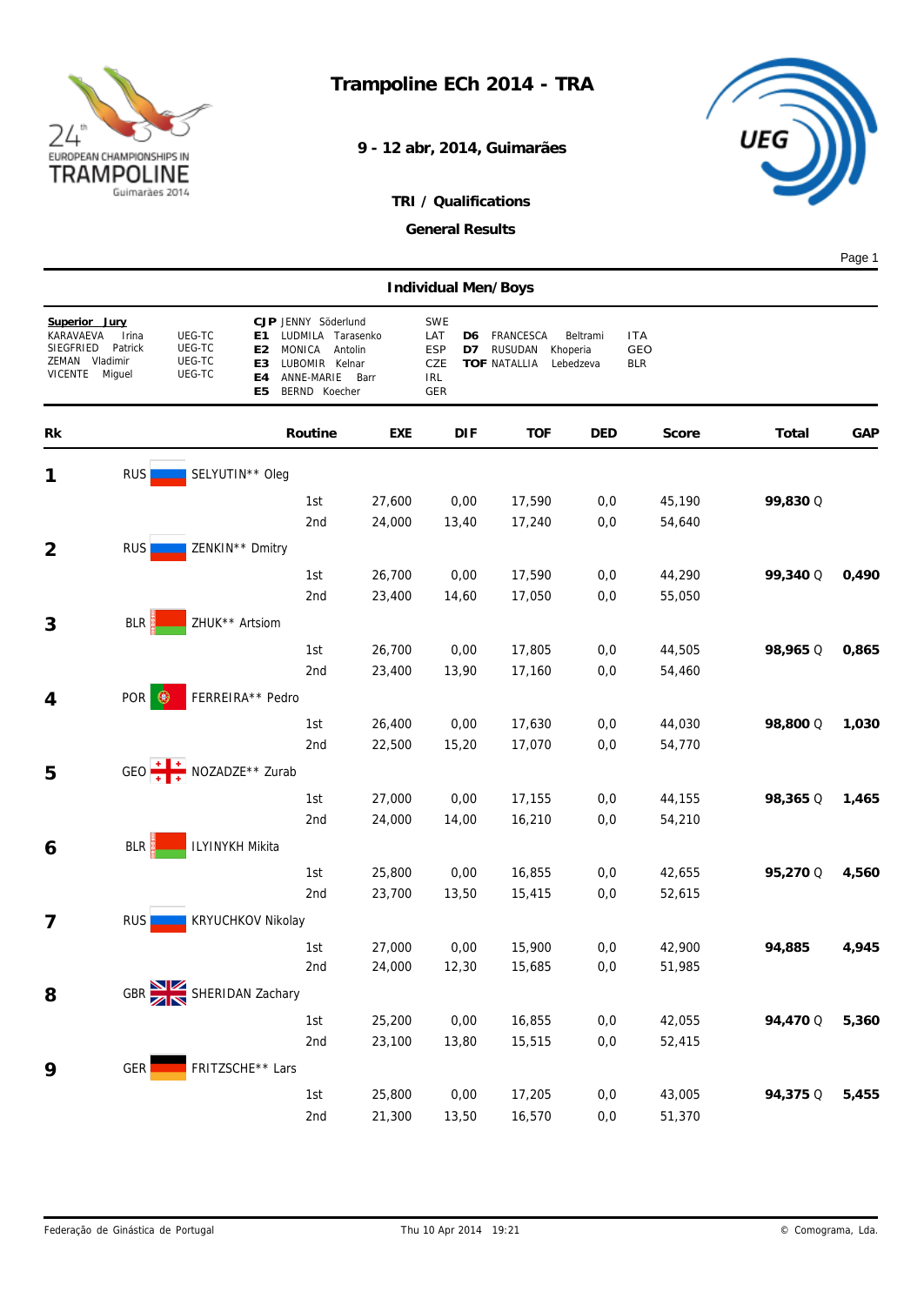

## **Trampoline ECh 2014 - TRA**

**9 - 12 abr, 2014, Guimarães**



|    |                                               |                        |                  |                     |                  |              |                  |          | Page 2 |
|----|-----------------------------------------------|------------------------|------------------|---------------------|------------------|--------------|------------------|----------|--------|
|    |                                               |                        |                  | Individual Men/Boys |                  |              |                  |          |        |
| 10 | GOOSSENS** Michael<br><b>BEL</b>              |                        |                  |                     |                  |              |                  |          |        |
|    |                                               | 1st                    | 25,500           | 0,00                | 16,220           | 0,0          | 41,720           | 93,625 R | 6,205  |
|    |                                               | 2nd                    | 22,500           | 13,70               | 15,705           | 0,0          | 51,905           |          |        |
| 11 | BLR<br>SMIRNOU** Artsiom                      |                        |                  |                     |                  |              |                  |          |        |
|    |                                               | 1st                    | 25,800           | 0,00                | 16,460           | 0,0          | 42,260           | 93,620   | 6,210  |
|    |                                               | 2nd                    | 21,300           | 14,50               | 15,560           | 0,0          | 51,360           |          |        |
| 12 | GBR MCCAFFREY** Daniel                        |                        |                  |                     |                  |              |                  |          |        |
|    |                                               | 1st                    | 26,100           | 0,00                | 16,320           | 0,0          | 42,420           | 93,175 R | 6,655  |
|    |                                               | 2nd                    | 21,900           | 13,10               | 15,755           | 0,0          | 50,755           |          |        |
| 13 | <b>ITA</b>                                    | LUCARELLI** Alessandro |                  |                     |                  |              |                  |          |        |
|    |                                               | 1st                    | 24,900           | 0,00                | 16,635           | 0,0          | 41,535           | 92,565   | 7,265  |
|    |                                               | 2nd                    | 21,900           | 13,10               | 16,030           | 0,0          | 51,030           |          |        |
| 14 | GOUZOU** Pierre<br><b>FRA</b>                 |                        |                  |                     |                  |              |                  |          |        |
|    |                                               | 1st                    | 24,600           | 0,00                | 16,045           | 0,0          | 40,645           | 92,320   | 7,510  |
|    |                                               | 2nd                    | 22,500           | 13,70               | 15,475           | 0,0          | 51,675           |          |        |
| 15 | GRE <b>EXE</b><br><b>GRAPSAS Konstantinos</b> |                        |                  |                     |                  |              |                  |          |        |
|    |                                               | 1st                    | 24,600           | 0,00                | 16,185           | 0,0          | 40,785           | 91,905   | 7,925  |
|    |                                               | 2nd                    | 22,200           | 13,10               | 15,820           | 0,0          | 51,120           |          |        |
| 16 | TELLERS** Roeland<br>NED                      |                        |                  |                     |                  |              |                  |          |        |
|    |                                               |                        |                  | 0,00                |                  |              |                  | 91,820   | 8,010  |
|    |                                               | 1st<br>2nd             | 25,800<br>21,000 | 13,50               | 16,585<br>14,935 | 0,0<br>0,0   | 42,385<br>49,435 |          |        |
|    | GBR WALKES Corey                              |                        |                  |                     |                  |              |                  |          |        |
| 17 |                                               |                        |                  |                     |                  |              |                  |          |        |
|    |                                               | 1st<br>2nd             | 24,900<br>21,900 | 0,00<br>13,30       | 15,720<br>15,885 | 0,0<br>0,0   | 40,620<br>51,085 | 91,705   | 8,125  |
|    |                                               |                        |                  |                     |                  |              |                  |          |        |
| 18 | GIL Liran<br>SUI                              |                        |                  |                     |                  |              |                  |          |        |
|    |                                               | 1st<br>2nd             | 25,500<br>22,200 | 0,00<br>11,00       | 16,655<br>16,015 | 0,0<br>$0,0$ | 42,155<br>49,215 | 91,370   | 8,460  |
|    |                                               |                        |                  |                     |                  |              |                  |          |        |
| 19 | YAKIMAU** Artsem<br>BLR                       |                        |                  |                     |                  |              |                  |          |        |
|    |                                               | 1st                    | 25,800           | 0,00                | 15,610           | 0,0          | 41,410           | 91,110   | 8,720  |
|    |                                               | 2nd                    | 21,300           | 13,10               | 15,300           | $0,0$        | 49,700           |          |        |
| 20 | TARBES** Bruno<br>FRA                         |                        |                  |                     |                  |              |                  |          |        |
|    |                                               | 1st                    | 25,200           | 0,00                | 17,090           | 0,0          | 42,290           | 90,900   | 8,930  |
|    |                                               | 2nd                    | 19,800           | 12,90               | 15,910           | $0,0$        | 48,610           |          |        |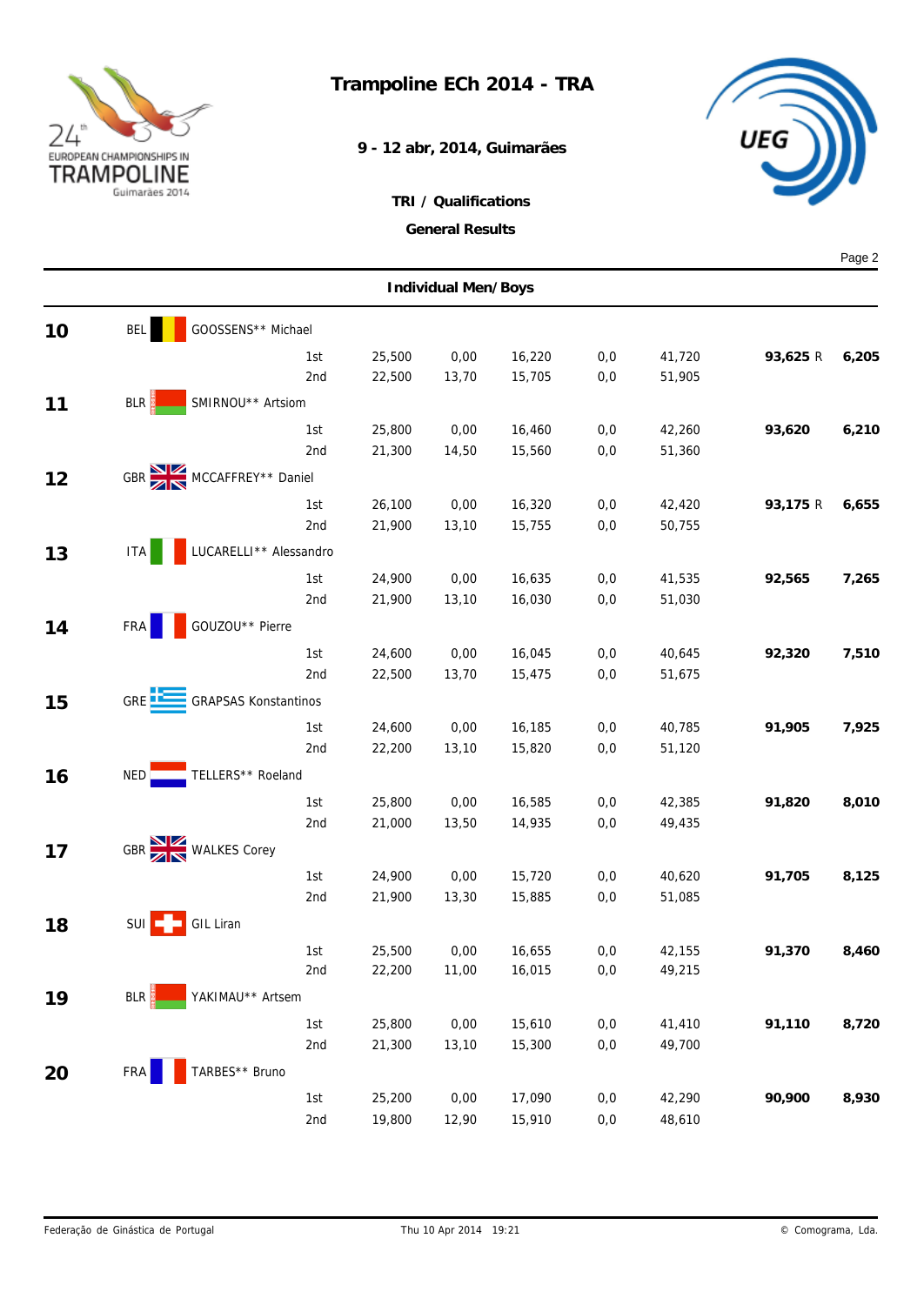

**9 - 12 abr, 2014, Guimarães**



|    |                      |                      |            |                  |               |                  |            |        |        | Page 3 |  |  |
|----|----------------------|----------------------|------------|------------------|---------------|------------------|------------|--------|--------|--------|--|--|
|    | Individual Men/Boys  |                      |            |                  |               |                  |            |        |        |        |  |  |
| 21 | <b>BUL</b>           | MIHALEV Mariyan      |            |                  |               |                  |            |        |        |        |  |  |
|    |                      |                      | 1st        | 26,100           | 0,00          | 16,615           | 0,0        | 42,715 | 90,410 | 9,420  |  |  |
|    |                      |                      | 2nd        | 18,900           | 13,40         | 15,395           | 0,0        | 47,695 |        |        |  |  |
| 22 | $SUI$ $\Box$         | LACHAVANNE Sébastien |            |                  |               |                  |            |        |        |        |  |  |
|    |                      |                      | 1st        | 23,700           | 0,00          | 15,740           | 0,0        | 39,440 | 90,205 | 9,625  |  |  |
|    |                      |                      | 2nd        | 23,100           | 12,30         | 15,365           | 0,0        | 50,765 |        |        |  |  |
| 23 | <b>UKR</b>           | LAVRYCHENKO** Rodion |            |                  |               |                  |            |        |        |        |  |  |
|    |                      |                      | 1st        | 25,500           | 0,00          | 16,810           | 0,0        | 42,310 | 90,045 | 9,785  |  |  |
|    |                      |                      | 2nd        | 18,900           | 13,50         | 15,335           | 0,0        | 47,735 |        |        |  |  |
| 24 | POR<br>$\circledast$ | COSTA** Tiago        |            |                  |               |                  |            |        |        |        |  |  |
|    |                      |                      | 1st        | 22,500           | 0,00          | 17,100           | 0,0        | 39,600 | 89,345 | 10,485 |  |  |
|    |                      |                      | 2nd        | 20,700           | 13,10         | 15,945           | 0,0        | 49,745 |        |        |  |  |
| 25 | DEN                  | KJAER** Benjamin     |            |                  |               |                  |            |        |        |        |  |  |
|    |                      |                      |            |                  |               |                  |            | 40,030 | 89,195 | 10,635 |  |  |
|    |                      |                      | 1st<br>2nd | 24,300<br>21,600 | 0,00<br>12,90 | 15,730<br>14,665 | 0,0<br>0,0 | 49,165 |        |        |  |  |
|    |                      | MIKULA** Lukasz      |            |                  |               |                  |            |        |        |        |  |  |
| 26 | POL                  |                      |            |                  |               |                  |            |        |        |        |  |  |
|    |                      |                      | 1st        | 23,100           | 0,00          | 16,715           | 0,0        | 39,815 | 88,515 | 11,315 |  |  |
|    |                      |                      | 2nd        | 19,500           | 13,30         | 15,900           | 0,0        | 48,700 |        |        |  |  |
| 27 | <b>SWE</b>           | WEDBERG** Petter     |            |                  |               |                  |            |        |        |        |  |  |
|    |                      |                      | 1st        | 23,400           | 0,00          | 16,090           | 0,0        | 39,490 | 88,355 | 11,475 |  |  |
|    |                      |                      | 2nd        | 22,200           | 11,00         | 15,665           | 0,0        | 48,865 |        |        |  |  |
| 28 | GER                  | KRUEGEL** Vincent    |            |                  |               |                  |            |        |        |        |  |  |
|    |                      |                      | 1st        | 24,600           | 0,00          | 15,885           | 0,0        | 40,485 | 88,355 | 11,475 |  |  |
|    |                      |                      | 2nd        | 20,400           | 12,00         | 15,470           | 0,0        | 47,870 |        |        |  |  |
| 29 | LAT                  | ANTONS** Dmitrijs    |            |                  |               |                  |            |        |        |        |  |  |
|    |                      |                      | 1st        | 23,100           | 0,00          | 16,265           | 0,0        | 39,365 | 87,865 | 11,965 |  |  |
|    |                      |                      | 2nd        | 20,700           | 12,60         | 15,200           | $0,0$      | 48,500 |        |        |  |  |
| 30 | DEN                  | JENSEN** Tobias      |            |                  |               |                  |            |        |        |        |  |  |
|    |                      |                      | 1st        | 24,000           | 0,00          | 16,260           | 0,0        | 40,260 | 87,750 | 12,080 |  |  |
|    |                      |                      | 2nd        | 20,400           | 11,20         | 15,890           | $0,0$      | 47,490 |        |        |  |  |
| 31 | IRL                  | MARSHALL** Dylan     |            |                  |               |                  |            |        |        |        |  |  |
|    |                      |                      | 1st        | 23,700           | 0,00          | 15,540           | 0,0        | 39,240 | 87,070 | 12,760 |  |  |
|    |                      |                      | 2nd        | 20,400           | 12,60         | 14,830           | $0,0$      | 47,830 |        |        |  |  |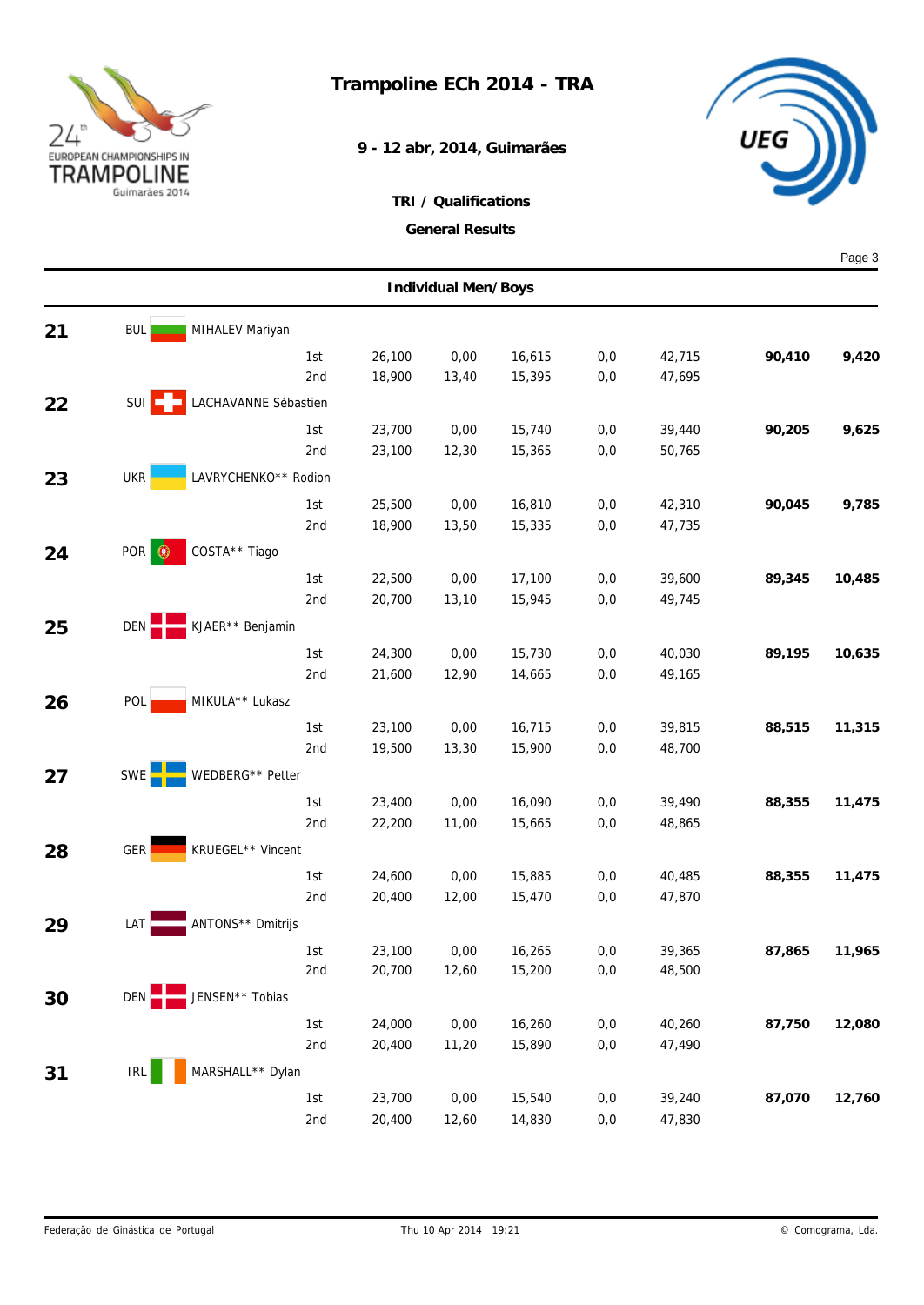

## **Trampoline ECh 2014 - TRA**

**9 - 12 abr, 2014, Guimarães**



|    |                     |                         |                  |               |                  |            |                  |        | Page 4 |  |  |
|----|---------------------|-------------------------|------------------|---------------|------------------|------------|------------------|--------|--------|--|--|
|    | Individual Men/Boys |                         |                  |               |                  |            |                  |        |        |  |  |
| 32 | <b>UKR</b>          | LUPALTSOV Oleksandr     |                  |               |                  |            |                  |        |        |  |  |
|    |                     | 1st                     | 22,800           | 0,00          | 15,505           | 0,0        | 38,305           | 86,560 | 13,270 |  |  |
|    |                     | 2nd                     | 22,500           | 10,50         | 15,255           | 0,0        | 48,255           |        |        |  |  |
| 33 | SWE                 | <b>HOLGERSSON Felix</b> |                  |               |                  |            |                  |        |        |  |  |
|    |                     | 1st                     | 23,400           | 0,00          | 14,985           | 0,0        | 38,385           | 86,215 | 13,615 |  |  |
|    |                     | 2nd                     | 21,900           | 11,50         | 14,430           | 0,0        | 47,830           |        |        |  |  |
| 34 | ITA                 | PARISI Antonino         |                  |               |                  |            |                  |        |        |  |  |
|    |                     | 1st                     | 23,400           | 0,00          | 15,755           | 0,0        | 39,155           | 85,875 | 13,955 |  |  |
|    |                     | 2nd                     | 21,600           | 9,50          | 15,620           | 0,0        | 46,720           |        |        |  |  |
| 35 | CZE                 | MAJER** Lukas           |                  |               |                  |            |                  |        |        |  |  |
|    |                     | 1st                     | 22,800           | 0,00          | 16,025           | 0,0        | 38,825           | 85,210 | 14,620 |  |  |
|    |                     | 2nd                     | 19,500           | 11,90         | 14,985           | 0,0        | 46,385           |        |        |  |  |
| 36 | <b>BUL</b>          | <b>HRISTOV Hristo</b>   |                  |               |                  |            |                  |        |        |  |  |
|    |                     | 1st                     | 22,800           | 0,00          | 14,905           | 0,0        | 37,705           | 84,300 | 15,530 |  |  |
|    |                     | 2nd                     | 22,500           | 9,60          | 14,495           | 0,0        | 46,595           |        |        |  |  |
| 37 | <b>FRA</b>          | BOUATTOU** Alan         |                  |               |                  |            |                  |        |        |  |  |
|    |                     |                         |                  |               |                  |            |                  |        |        |  |  |
|    |                     | 1st<br>2nd              | 24,600<br>17,400 | 0,00<br>11,40 | 15,645<br>14,740 | 0,0<br>0,0 | 40,245<br>43,540 | 83,785 | 16,045 |  |  |
|    |                     | NAGY** Richard          |                  |               |                  |            |                  |        |        |  |  |
| 38 | HUN .               |                         |                  |               |                  |            |                  |        |        |  |  |
|    |                     | 1st<br>2nd              | 22,800<br>19,500 | 0,00<br>11,90 | 14,740<br>14,765 | 0,0<br>0,0 | 37,540<br>46,165 | 83,705 | 16,125 |  |  |
|    |                     |                         |                  |               |                  |            |                  |        |        |  |  |
| 39 | GRE <b>LE</b>       | <b>MAKRIS Dimitrios</b> |                  |               |                  |            |                  |        |        |  |  |
|    |                     | 1st                     | 24,600           | 0,00          | 14,260           | 0,0        | 38,860           | 82,790 | 17,040 |  |  |
|    |                     | 2nd                     | 20,400           | 9,80          | 13,730           | 0,0        | 43,930           |        |        |  |  |
| 40 | <b>BUL</b>          | YORDANOV Ivelin         |                  |               |                  |            |                  |        |        |  |  |
|    |                     | 1st                     | 22,800           | 0,00          | 15,425           | $0,0$      | 38,225           | 82,695 | 17,135 |  |  |
|    |                     | 2nd                     | 19,800           | 10,30         | 14,370           | $0,0$      | 44,470           |        |        |  |  |
| 41 | GRE <sup>1</sup>    | <b>MAKRIS Evangelos</b> |                  |               |                  |            |                  |        |        |  |  |
|    |                     | 1st                     | 23,100           | 0,00          | 15,440           | 0,0        | 38,540           | 82,525 | 17,305 |  |  |
|    |                     | 2nd                     | 18,000           | 10,90         | 15,085           | $0,0$      | 43,985           |        |        |  |  |
| 42 | <b>MON</b>          | SOSSOU** Dylan          |                  |               |                  |            |                  |        |        |  |  |
|    |                     | 1st                     | 21,300           | $0,\!00$      | 15,950           | 0,0        | 37,250           | 81,865 | 17,965 |  |  |
|    |                     | 2nd                     | 18,600           | 10,60         | 15,415           | $0,0$      | 44,615           |        |        |  |  |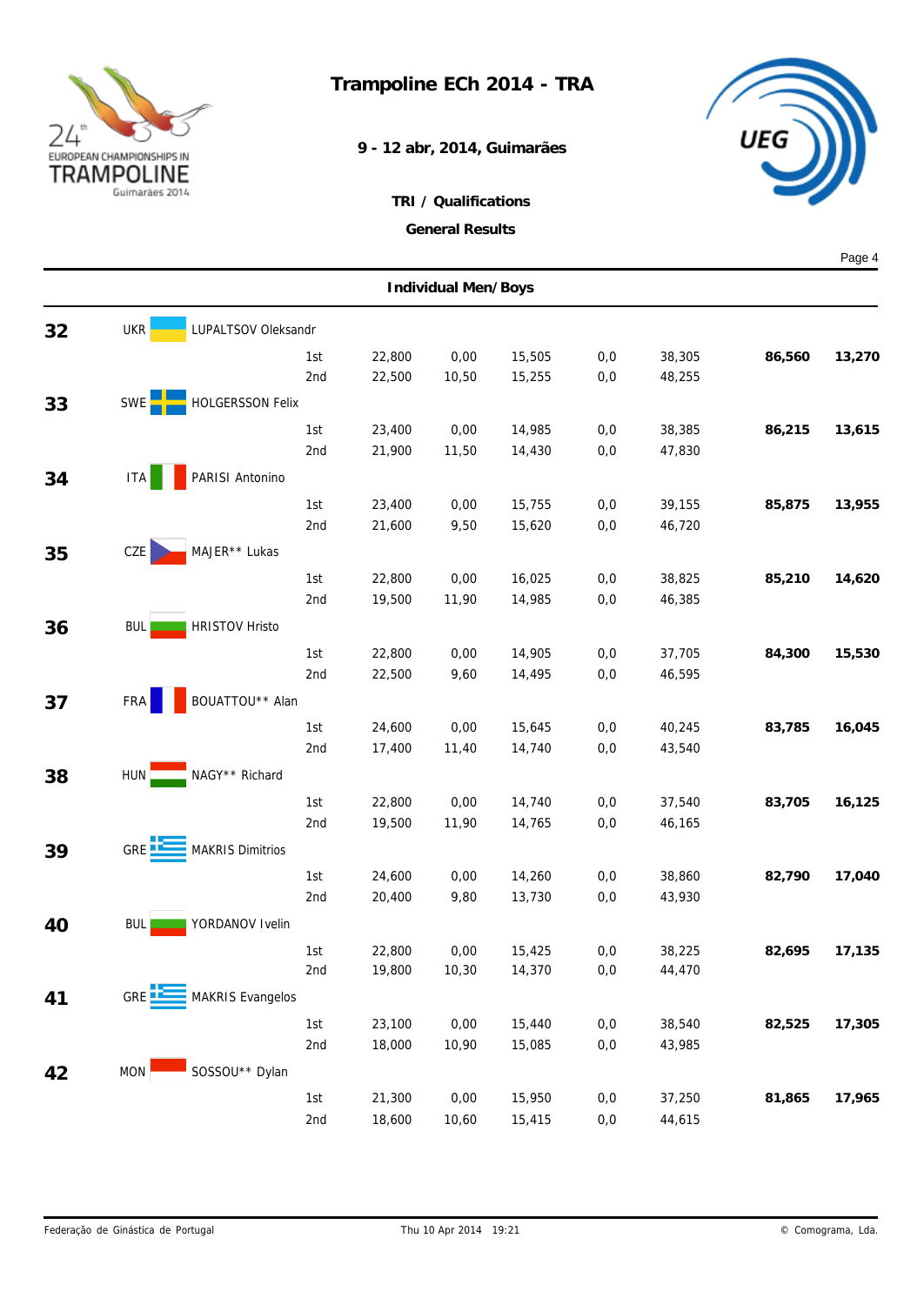

**9 - 12 abr, 2014, Guimarães**



|    |                     |                              |                  |              |                  |            |                  |        | Page 5 |  |  |
|----|---------------------|------------------------------|------------------|--------------|------------------|------------|------------------|--------|--------|--|--|
|    | Individual Men/Boys |                              |                  |              |                  |            |                  |        |        |  |  |
| 43 | IRL                 | STUART Killian               |                  |              |                  |            |                  |        |        |  |  |
|    |                     | 1st                          | 22,500           | 0,00         | 14,405           | 0,0        | 36,905           | 79,425 | 20,405 |  |  |
|    |                     | 2nd                          | 19,500           | 9,00         | 14,020           | 0,0        | 42,520           |        |        |  |  |
| 44 | DEN                 | <b>CHEUNG Lucas</b>          |                  |              |                  |            |                  |        |        |  |  |
|    |                     | 1st                          | 18,900           | 0,00         | 14,475           | 0,0        | 33,375           | 78,440 | 21,390 |  |  |
|    |                     | 2nd                          | 21,000           | 9,70         | 14,365           | 0,0        | 45,065           |        |        |  |  |
| 45 | <b>EST</b>          | <b>LANGEL Siim</b>           |                  |              |                  |            |                  |        |        |  |  |
|    |                     | 1st                          | 22,500           | 0,00         | 14,585           | 0,0        | 37,085           | 74,880 | 24,950 |  |  |
|    |                     | 2nd                          | 14,400           | 10,40        | 12,995           | 0,0        | 37,795           |        |        |  |  |
| 46 | GER                 | <b>HARTMANN Felix</b>        |                  |              |                  |            |                  |        |        |  |  |
|    |                     | 1st                          | 25,200           | 0,00         | 15,445           | 0,0        | 40,645           | 73,920 | 25,910 |  |  |
|    |                     | 2nd                          | 14,100           | 9,00         | 10,175           | 0,0        | 33,275           |        |        |  |  |
| 47 | <b>UKR</b>          | SHUPER** Bogdan              |                  |              |                  |            |                  |        |        |  |  |
|    |                     |                              |                  |              |                  |            |                  |        |        |  |  |
|    |                     | 1st<br>2nd                   | 26,700<br>11,400 | 0,00<br>7,10 | 16,815<br>08,325 | 0,0<br>0,0 | 43,515<br>26,825 | 70,340 | 29,490 |  |  |
|    |                     |                              |                  |              |                  |            |                  |        |        |  |  |
| 48 | GRE <sup>12</sup>   | <b>BALI Ioannis</b>          |                  |              |                  |            |                  |        |        |  |  |
|    |                     | 1st                          | 24,900           | 0,00         | 15,270           | 0,0        | 40,170           | 69,505 | 30,325 |  |  |
|    |                     | 2nd                          | 14,100           | 6,10         | 09,135           | 0,0        | 29,335           |        |        |  |  |
| 49 |                     | GEO $+$ + GABASHVILI** Lasha |                  |              |                  |            |                  |        |        |  |  |
|    |                     | 1st                          | 21,900           | 0,00         | 15,650           | 0,0        | 37,550           | 65,130 | 34,700 |  |  |
|    |                     | 2nd                          | 12,600           | 6,00         | 08,980           | 0,0        | 27,580           |        |        |  |  |
| 50 | LAT                 | <b>MURAUSKS Kirils</b>       |                  |              |                  |            |                  |        |        |  |  |
|    |                     | 1st                          | 16,800           | 0,00         | 11,450           | 0,0        | 28,250           | 63,995 | 35,835 |  |  |
|    |                     | 2nd                          | 15,300           | 8,40         | 12,045           | 0,0        | 35,745           |        |        |  |  |
| 51 | RUS                 | RYABTSEV Maksim              |                  |              |                  |            |                  |        |        |  |  |
|    |                     | 1st                          | 25,800           | 0,00         | 17,330           | $0,0$      | 43,130           | 58,390 | 41,440 |  |  |
|    |                     | 2nd                          | 6,000            | 4,40         | 04,860           | 0,0        | 15,260           |        |        |  |  |
| 52 | ESP <sup>R</sup> 图  | TORRE** Victor               |                  |              |                  |            |                  |        |        |  |  |
|    |                     | 1st                          | 23,700           | 0,00         | 15,975           | 0,0        | 39,675           | 55,010 | 44,820 |  |  |
|    |                     | 2nd                          | 6,300            | 4,20         | 04,835           | $0,0$      | 15,335           |        |        |  |  |
| 53 | FRA                 | CHEMEL** Noé                 |                  |              |                  |            |                  |        |        |  |  |
|    |                     | 1st                          | 25,500           | 0,00         | 16,115           | 0,0        | 41,615           | 52,635 | 47,195 |  |  |
|    |                     | 2nd                          | 4,500            | 3,20         | 03,320           | $0,0$      | 11,020           |        |        |  |  |
|    |                     |                              |                  |              |                  |            |                  |        |        |  |  |